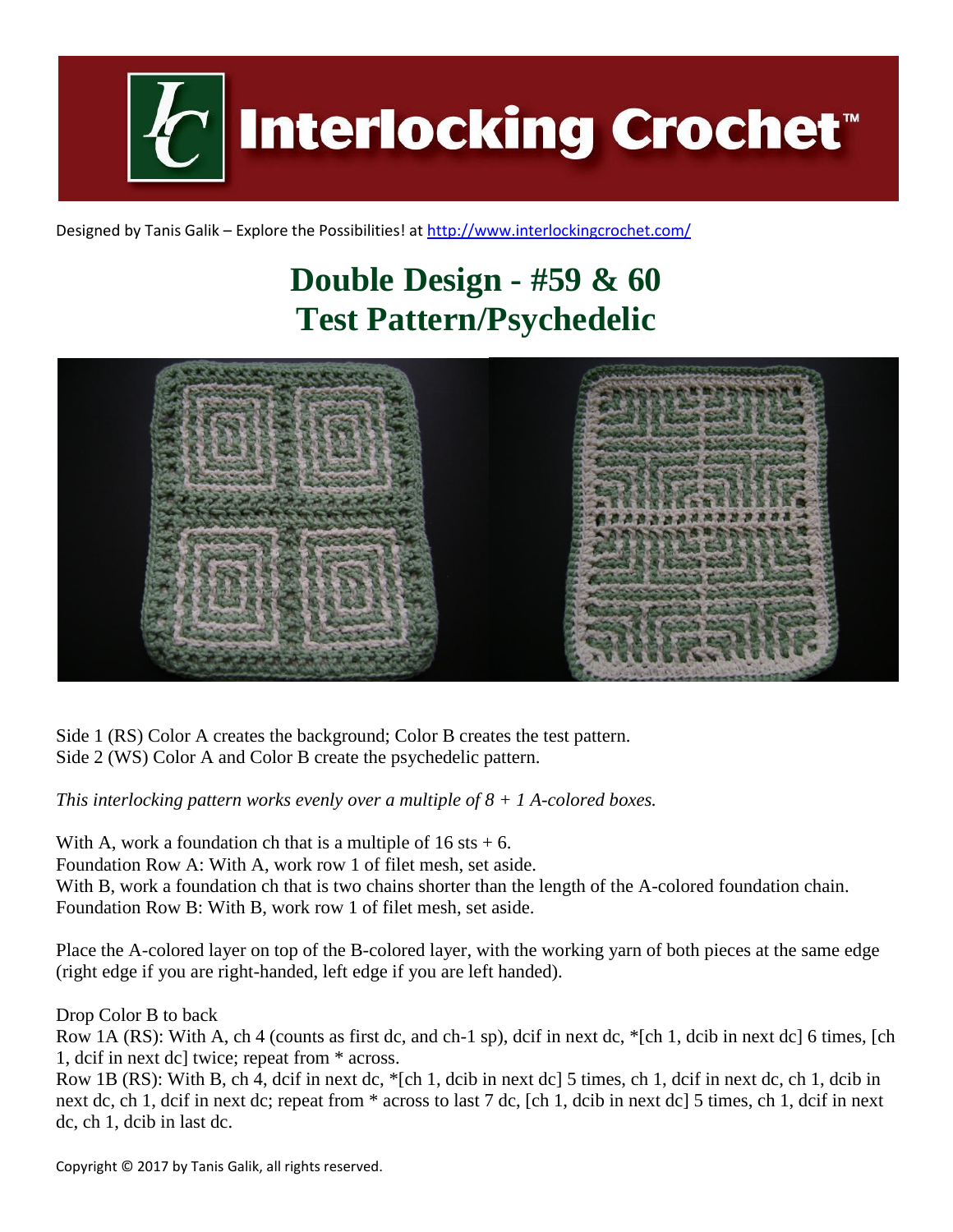Turn the entire piece.

Drop Color B to front

Row 2A (WS): With A, ch 4, dcib in next dc, ch 1, dcib in next dc, \*[ch 1, dcif in next dc] 4 times, [ch 1, dcib in next dc] 4 times; repeat from \* across last 7 dc, [ch 1, dcif in next dc] 4 times, [ch 1, dcib in next dc] 3 times. Row 2B (WS): With B, ch 4, dcib in next dc, ch 1, dcib in next dc, \*[ch 1, dcif in next dc] 3 times, [ch 1, dcib in next dc] twice, ch 1, dcif in next dc, [ch 1, dcib in next dc] twice; repeat from \* across to last 6 dc, [ch 1, dcif in next dc] 3 times, [ch 1, dcib in next dc] twice, ch 1, dcif in last dc.

Turn the entire piece.

Drop Color B to back

Row 3A (RS): With A, ch 4, dcif in next dc, [ch 1, dcif in next dc] twice, \*[ch 1, dcib in next dc] twice, [ch 1, dcif in next dc] 6 times; repeat from  $*$  across to last 6 dc, [ch 1, dcib in next dc] twice, [ch 1, dcif in next dc] 4 times.

Row 3B (RS): With B, ch 4, dcif in next dc, [ch 1, dcif in next dc] twice, \*ch 1, dcib in next dc, [ch 1, dcif in next dc] 3 times; repeat from \* across to last dc, ch 1, dcib in last dc.

Turn the entire piece.

Drop Color B to front

Row 4A (WS): With A, ch 4, dcib in next dc, \*ch 1, dcib in next dc; repeat from \* across. Row 4B (WS): With B, ch 4, dcib in next dc, [ch 1, dcib in next dc] 6 times, \*ch 1, dcif in next dc, [ch 1, dcib in next dc] 7 times; repeat from \* across to last dc, ch 1, dcif in last dc.

Turn the entire piece.

Drop Color B to back

Row 5A (RS): With A, ch 4, dcif in next dc, \*ch 1, dcif in next dc; repeat from \* across. Row 5B (RS): With B, ch 4, dcif in next dc, [ch 1, dcif in next dc] twice, \*ch 1, dcib in next dc, [ch 1, dcif in next dc] 3 times; repeat from \* across to last dc, ch 1, dcib in last dc.

Turn the entire piece.

Drop Color B to front

Row 6A (WS): With A, ch 4, dcib in next dc, [ch 1, dcib in next dc] twice, \*[ch 1, dcif in next dc] twice, [ch 1, dcib in next dc] 6 times; repeat from  $*$  across to last 6 dc, [ch 1, dcif in next dc] twice, [ch 1, dcib in next dc] 4 times.

Row 6B (WS): With B, ch 4, dcib in next dc, ch 1, dcib in next dc, \*[ch 1, dcif in next dc] 3 times, [ch 1, dcib in next dc] twice, ch 1, dcif in next dc, [ch 1, dcib in next dc] twice; repeat from \* across to last 6 dc, [ch 1, dcif in next dc] 3 times, [ch 1, dcib in next dc] twice, ch 1, dcif in last dc.

Turn the entire piece.